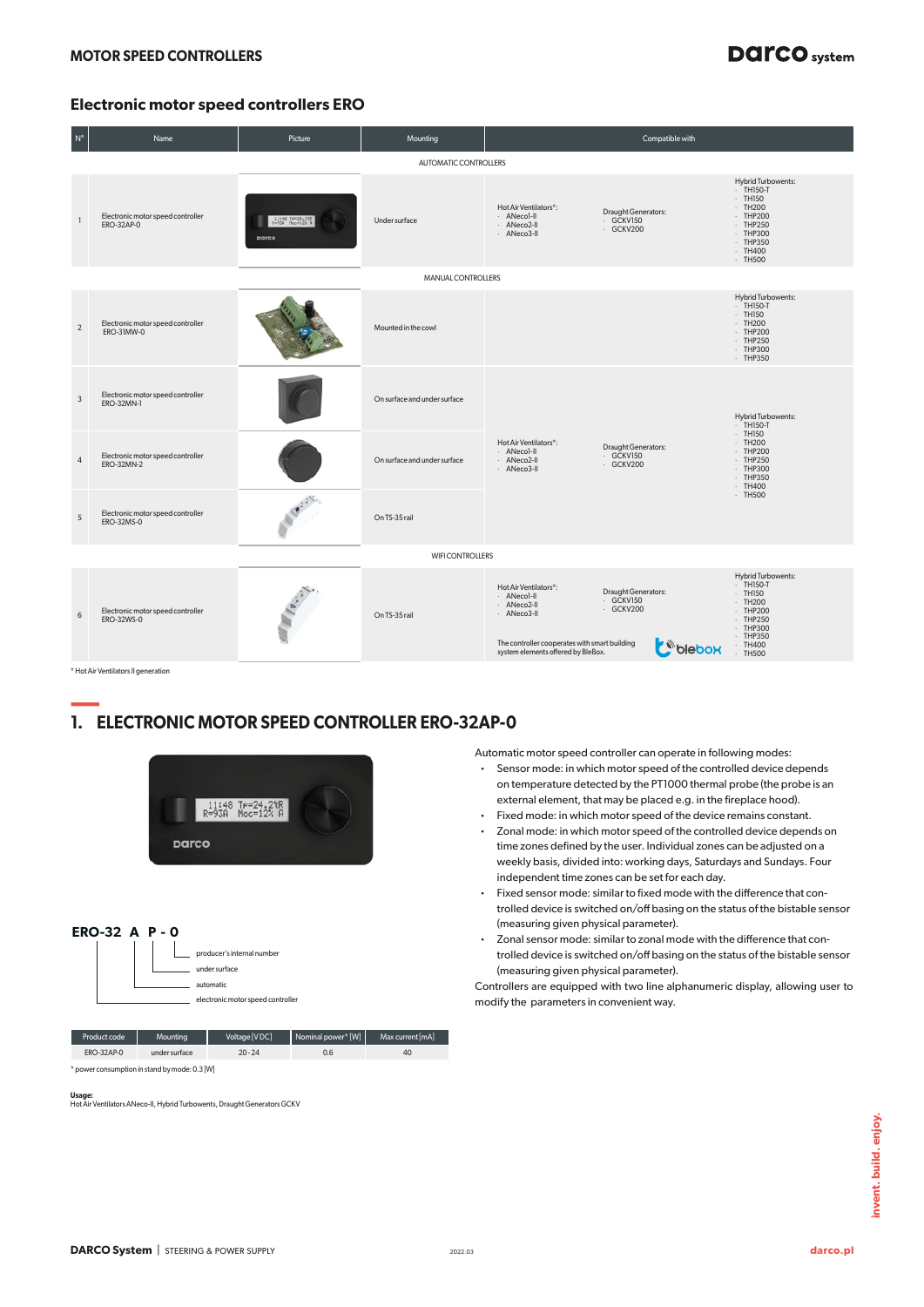#### **MOTOR SPEED CONTROLLERS**

# **DAICO** system

#### **Connecting diagram for hot air ventilators ANeco-II, Draught Generator GCKV and Hybrid Turbowents ø400-500**





| $N^{\circ}$    | Name                                                                              |
|----------------|-----------------------------------------------------------------------------------|
|                | Hot Air Ventilator ANeco-II, Draught Generator GCKV,<br>Hybrid Turbowent ø400÷500 |
| $\mathfrak{p}$ | Electronic motor speed controller ERO-32AP-0                                      |
| 3              | Sensor (as option)                                                                |

| $N^{\circ}$ | ⊢l Name'                   |
|-------------|----------------------------|
|             | Hybrid Turbowent ø 150-350 |

- 2 Electronic motor speed controller ERO-32AP-0
- 3 Electronic power supply
- number of wires in the cable

### **— 3. ELECTRONIC MOTOR SPEED CONTROLLERS**



**ERO-32MN-1-...\* ERO-31MW-0**







Manual motor speed controllers maintain constant motor speed set by the user. Their status is signalled with a bicolour diode (LED lighting), which may inform i.e. about:

- type of controlled device,
- ⋅ correct or incorrect rotation speed of the controlled device,
- ⋅ damage to the controlled device or to the controller itself.

Type of controlled device is to be selected with the usage of two code switches installed on back side of the controller.

| Product code       | Mounting version                 | Voltage<br>[VDC] | Nominal power<br>[W] | Max current<br>[mA] | Color          |
|--------------------|----------------------------------|------------------|----------------------|---------------------|----------------|
| <b>ERO-32MN-1-</b> | on surface and<br>under surface* | $20 - 24$        | 0.6                  | 40                  | black / white  |
| <b>ERO-32MN-2-</b> | on surface and<br>under surface* | $20 - 24$        | 0.6                  | 40                  | black / white  |
| <b>ERO-31MW-0</b>  | in the cowl<br>steering box      | $20 - 24$        | 0.3                  | 30                  | $\blacksquare$ |
| <b>ERO-32MS-0</b>  | on TS-35 rail                    | $20 - 24$        | 0.3                  | 30                  | $\blacksquare$ |

\*) Controllers delivered for on-surface mounting, dismounting the rear cover enables under surface mounting

**Usage:** Hot Air Ventilators ANeco-II, Hybrid Turbowents, Draught Generators GCKV

| $ERO$ $M_{\cdots}$ $x$ |                                                                                               |
|------------------------|-----------------------------------------------------------------------------------------------|
|                        | color for ERO-32MN (B-white, CZ-black)<br>producer's internal number                          |
|                        | mounting version (P-under surface / N-surface / S-on TS-35 rail / W-in the cowl steering box) |
|                        | manual                                                                                        |
|                        | usage (31-THø150-200, THP / 32-ANeco, GCKV, TH, THP)                                          |
|                        | electronic motor speed controller                                                             |

\*) for ex. ERO-32MN-1-B, ERO-32MN-2 -CZ, for other regulators there is no color option for ex. ERO-31MW-0

#### **Connecting diagram for hot air ventilators ANeco-II**



#### N° Name

- 1 Hot Air Ventilator ANeco-II
- 2 Electronic motor speed controller
- 
- 3 Sensor (as option)
- number of wires in the cable

number of wires in the cable